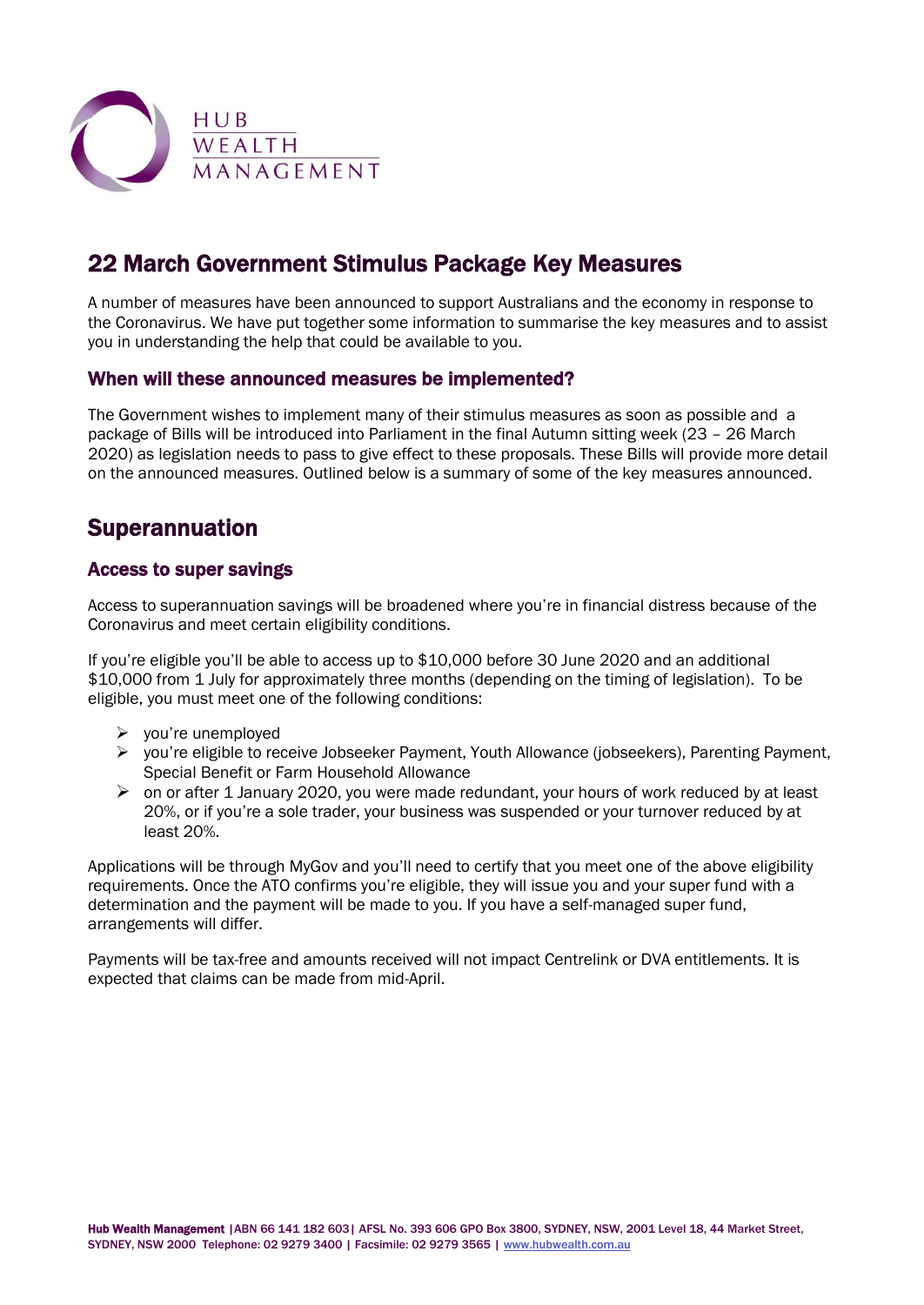

## Reduction in minimum payments from account-based pensions

There will be a temporary reduction in the minimum annual amount that you're required to withdraw from your account-based pension. The reduction in the minimum drawdown rates will apply for the duration of this financial year and for the 202/21 financial year.

| Age   | <b>Current Minimum %</b> New Minimum % |     |
|-------|----------------------------------------|-----|
| 55-64 | 4                                      | 2   |
| 65-74 | 5                                      | 2.5 |
| 75-79 | 6                                      | 3   |
| 80-84 | 7                                      | 3.5 |
| 85-89 | 9                                      | 4.5 |
| 90-94 | 11                                     | 5.5 |
| $95+$ | 14                                     |     |

# Business investment

### Small business loans – relief package

Australian banks will provide support to eligible small businesses by deferring loan payments for up to six months, where assistance is required as a result of COVID-19. The intention is for banks to implement this as soon as possible.

### Coronavirus Guarantee Scheme

The Coronavirus Guarantee Scheme will provide a Government guarantee of 50% of the value of new loans issued by eligible lenders to small and medium sized businesses. The intention of this measure is to increase access to loans by businesses impacted by the Coronavirus.

#### Additional lump sum payments to employers

Small and medium sized businesses and not-for-profit organisations that employ people will receive a payment of between \$20,000 and \$100,000 to assist with operating expenses. The Government had previously announced payments to businesses linked to withholding tax for employees. This measure has been amended to double the amounts that eligible employers can receive. The amount of payment depends on whether the business is required to withhold tax on salary and wages for employees.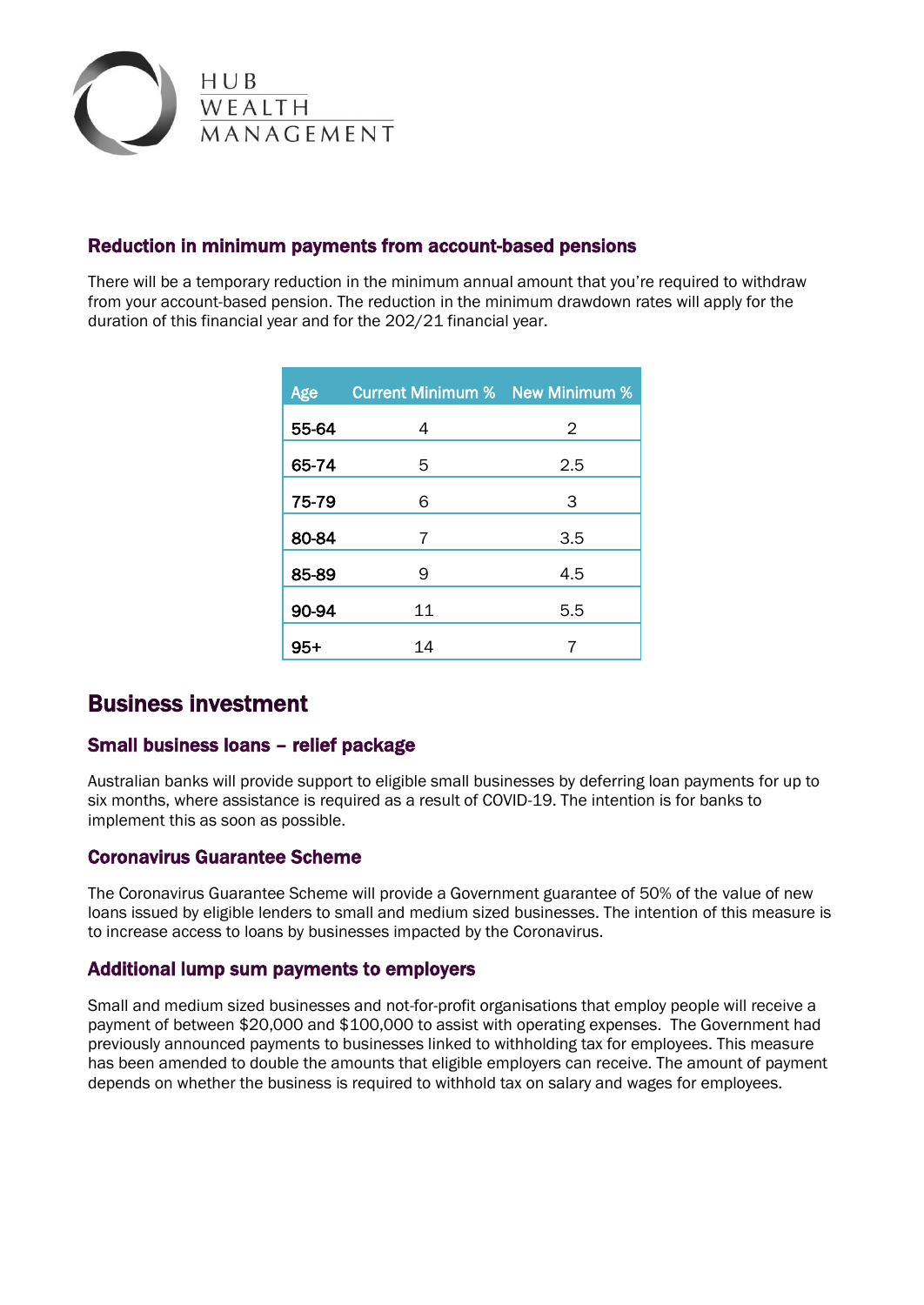

Where the employer is required to withhold tax on salary and wages, the employer will be entitled to an amount equal to 100% of the amount withheld (up to a maximum of \$50,000). Those employers who are not required to withhold tax will receive a minimum payment of \$10,000. The payment will be tax free and received as a credit on the business' activity statements by the ATO from 28 April 2020. The timing of the credit will vary depending on the required frequency of lodgement of activity statements (e.g. monthly or quarterly).

#### Instant asset write-off

From 12 March 2020, the instant write-off threshold will increase from \$30,000 to \$150,000. It has also been broadened and will be available to businesses with an annual turnover of up to \$500 million for the current financial year (an increase from \$50 million). This applies to new or second-hand assets used or installed ready for use by 30 June 2020. The increased write-off threshold will apply on a per asset basis until 30 June 2020.

### Accelerated depreciation

Accelerated depreciation of 50% will apply to eligible assets until 30 June 2021. Eligible assets are those acquired after the announcement and are used or installed ready for use by 30 June 2020. However, it does not apply to second-hand assets, building or other capital works deductible under separate tax provisions. This concession will be available to business with aggregated turnover of less than \$500 million.

### Employers with apprentices and trainees

Eligible employers who employ apprentices or trainees can apply for a subsidy of 50% of the employee's wage. This applies for the period of 1 January – 30 September 2020. The maximum payment is \$21,000 per apprentice or trainee.

If an employer is unable to retain an apprentice, the subsidy will be available to the new employer. An eligible employer must have less than 20 full-time employees. The apprentice or trainee must be in employment with the business as at 1 March 2020. Other employers, regardless of size, and Group Training Organisations that re-engage eligible out-of-trade apprentices or trainees are also eligible for the subsidy.

Eligible employers can register for the subsidy from early April 2020 and final claims for payments lodged by 31 December 2020.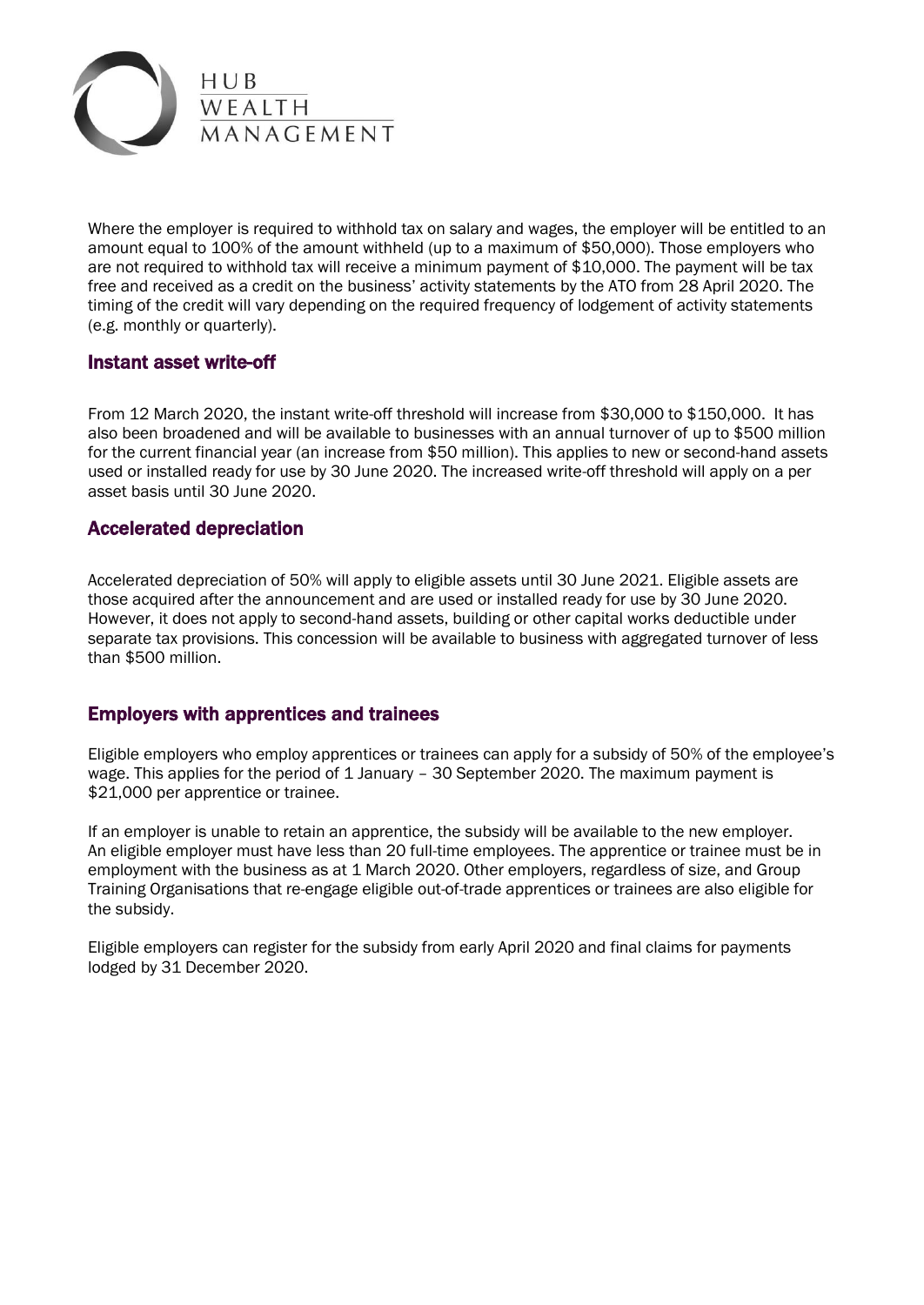

# Social security

## \$750 cash payments

Two payments of \$750 each will be paid to eligible income support recipients and concession card holders. The first tax-free payment will be available to eligible income support recipients as at 12 March 2020 and is expected to be automatically paid to eligible recipients from 31 March 2020. The second payment will be available to those who aren't eligible for the Coronavirus supplement (see below) and will be automatically paid from 13 July 2020.

## Eligibility for payment one

To be eligible, you must be residing in Australia and receiving one of the income support payments, or a holder of one of the concession cards listed in the table below. However, in relation to the first \$750 payment you must also have been receiving an income support payment on 12 March 2020. If you had applied for an eligible payment before 12 March 2020 and are subsequently granted the payment, you will also be eligible for the one-off payment.

| <b>Income Support Payment</b>     | <b>Income Support Payment</b>        | <b>Concession Cards</b>            |
|-----------------------------------|--------------------------------------|------------------------------------|
| Age Pension                       | Austudy                              | Pensioner Concession Card          |
| <b>Disability Support Pension</b> | Youth allowance                      | <b>Commonwealth Seniors Health</b> |
|                                   |                                      | Card                               |
| Carer Payment                     | <b>Special Benefit</b>               | Veteran Gold Card                  |
| <b>Carer Allowance</b>            | <b>Sickness Allowance</b>            |                                    |
| Wife Pension                      | <b>Family Tax Benefit</b>            |                                    |
| <b>Parenting Payment</b>          | Farm Household Allowance             |                                    |
| <b>Widow B Pension</b>            | <b>Veteran Service Pension</b>       |                                    |
| <b>ABSTUDY (living</b>            | Veteran Income Support               |                                    |
| allowance)                        | Supplement                           |                                    |
| Bereavement allowance             | <b>Veteran Compensation Payments</b> |                                    |
| <b>Partner Allowance</b>          | War Widow Pension                    |                                    |
| <b>Widow Allowance</b>            | Veteran Payment                      |                                    |
| <b>Newstart Allowance</b>         |                                      |                                    |

### Coronavirus Supplement

The Coronavirus supplement of \$550 per fortnight will be paid to new and existing recipients of:

- > JobSeeker Payment
- Youth Allowance (Jobseeker)
- $\triangleright$  Parenting Payment
- ▶ Farm Household Allowance, and
- $\triangleright$  Special Benefit.

The supplement will be paid over the next six months and will be paid automatically with the person's ordinary fortnightly entitlement. It will be paid from 27 April.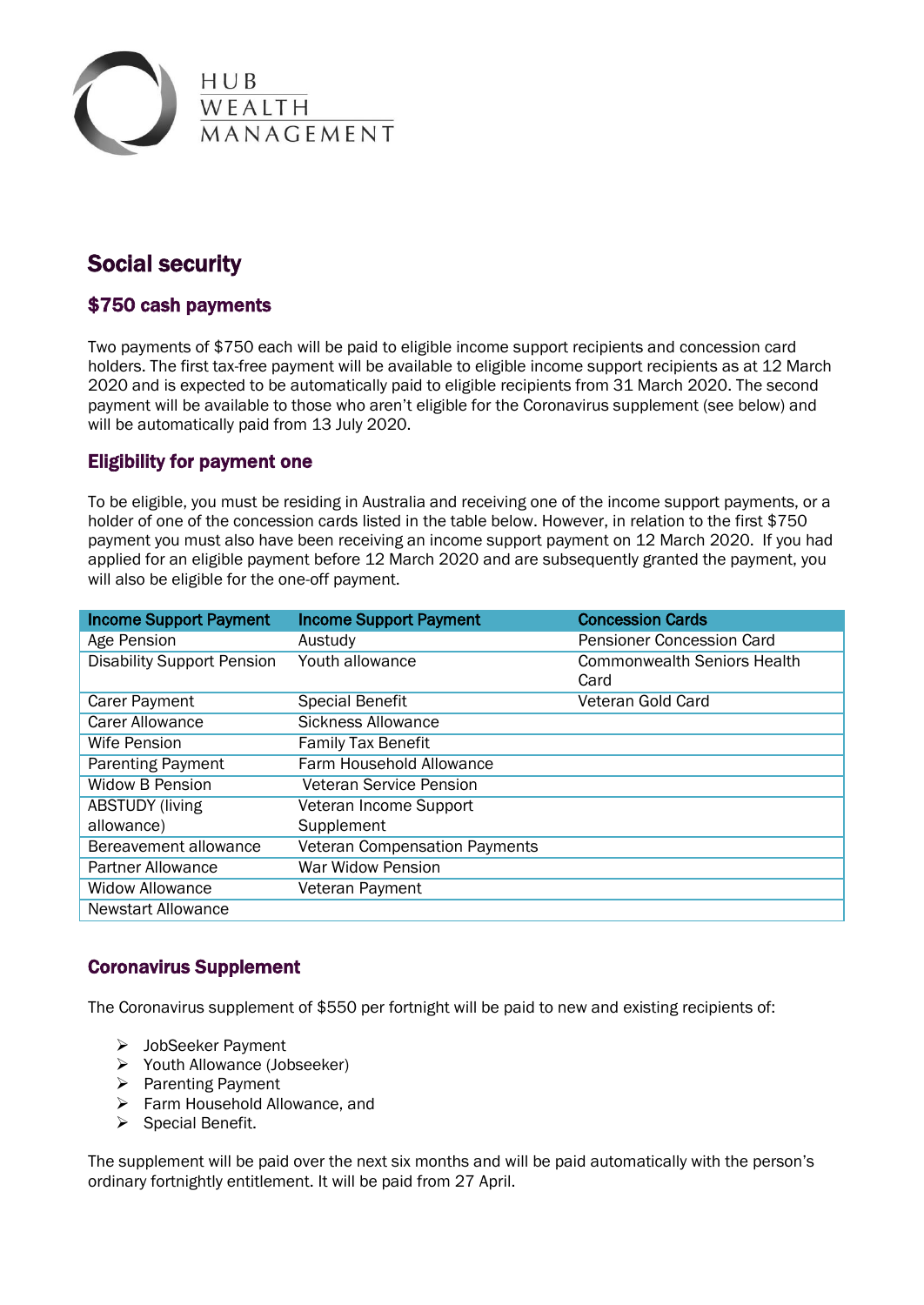

# Existing social security recipients

If you're already receiving a particular benefit or payment and your circumstances change due to COVID-19, your benefit may remain unchanged. However, a change in circumstances that is not a result of COVID-19 will be assessed under the ordinary rules, and may impact your entitlement. All changes should be reported to Centrelink or DVA.

Recipients of Carer Payment who are impacted will not have their benefits changed.

Child Care Subsidy: if your child cannot attend childcare as a result of COVID-19, but you're still charged a fee from your childcare provider, you may still receive the subsidy for up to 42 days of absence. This applies also to non-COVID-19 related absences. If your activity hours change, you don't need to update your activity tests where it is due to a requirement to self-isolate, or if you're on leave.

Newstart or Jobseeker Recipients with mutual obligations (for example Newstart or Jobseeker recipients who usually need to be actively looking for work, volunteering, or doing some paid work) will be provided flexible options to ensure your safety. This may apply where you're unable to satisfy these requirements because you're self-isolating, or you're a primary carer, caring for a child whose school has closed, or a disabled adult whose day service closes. You may receive an exemption from this requirement without a need for medical evidence.

Youth Allowance (student): Activity requirements for study will be amended. This means that if you're a student and you're unable to attend studies due to the virus, you may be exempt from meeting this requirement.

Students and trainees: If you're self-isolating at home or your education provider closes or reduces your study load, your payment won't change. You must remain enrolled in study and have a plan to return and must tell Centrelink if this doesn't apply to you.

# Applying for a benefit

If you're unable to work, are in isolation or hospital, or you need to care for children as a result of COVID-19, you may be eligible to apply for a payment.

If you apply for a social security benefit or concession card and your claim is related to COVID-19, some of the ordinary eligibility rules may be waived. Also, if you're an employee, and you are diagnosed with COVID-19 or are in isolation, you may be eligible for an income support payment if you have no employer leave entitlements.

### Waiting periods and assets testing

The ordinary one week waiting period that applies to some payments will be waived when you're claiming because you're impacted by COVID-19. The Liquid Assets Waiting Period (LAWP) will also be waived if you're entitled to the Coronavirus Supplement. If you've already applied for a payment and are currently serving a LAWP, you won't need to serve the remainder of the waiting period. This applies also if you've applied for a payment which is eligible for the Coronavirus Supplement.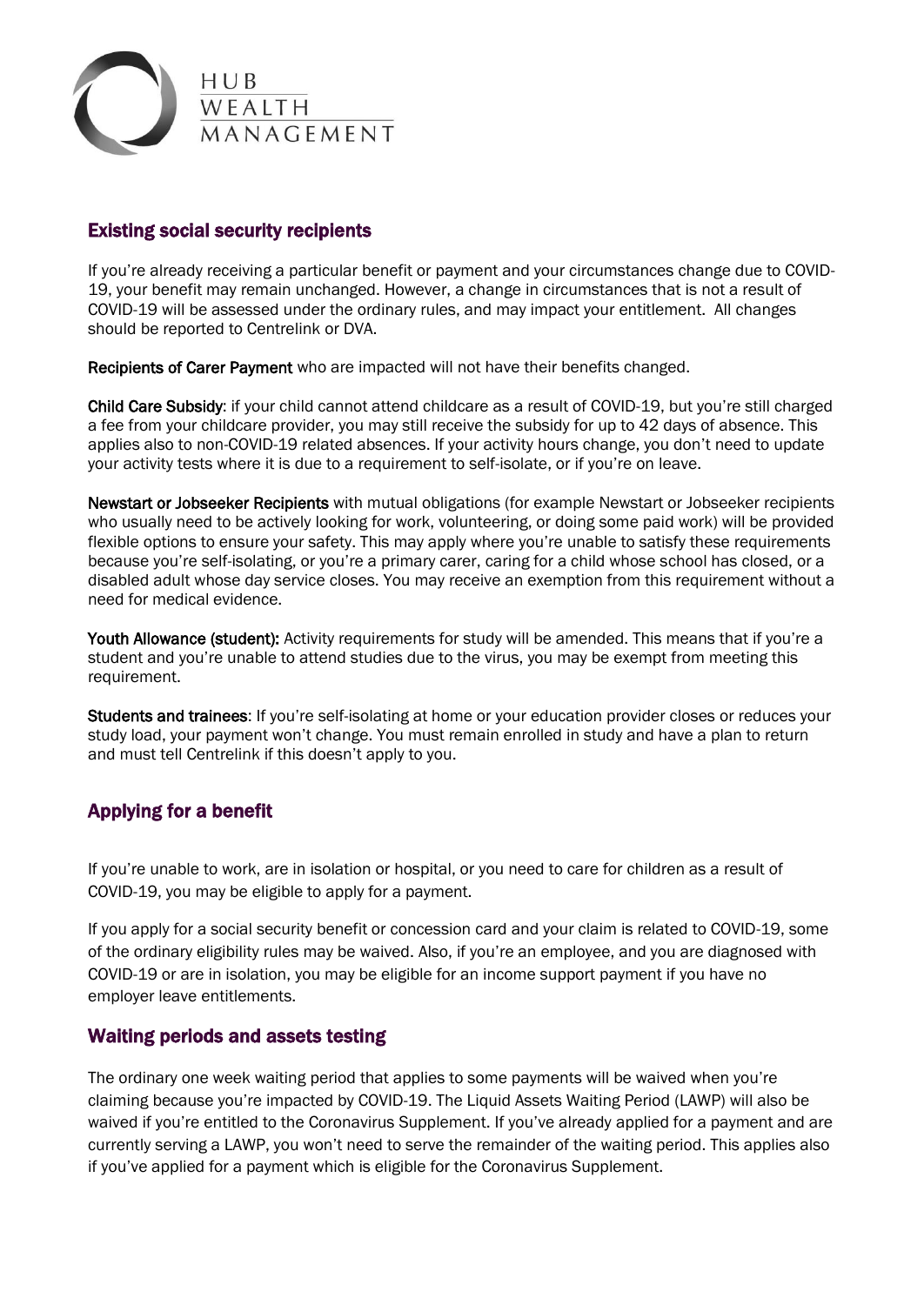

The Income Maintenance Period and Compensation Preclusion Periods will continue to apply. The assets test will also not be applied when determining entitlement to JobSeeker Payment, Youth Allowance (Jobseeker) and Parenting Payment for six months. The income test will continue to apply and may reduce the amount of the payment you're eligible for.

To access these measures, recipients of JobSeeker Allowance and Youth Allowance (Jobseeker) cannot be receiving employer benefits (such as sick leave or annual leave payments) or income protection payments at the same time.

# Reduction in deeming rates

:

|                         | <b>Current</b> From 1 May 2020 |
|-------------------------|--------------------------------|
| Lower Deeming Rate 1.0% | 0.25%                          |
| Upper Deeming Rate 3.05 | 2.25%                          |

A further reduction in deeming rates was announced on 22 March, as summarised below.

The deeming thresholds are unchanged at \$51,800 (single) and \$86,200 (couple) which are generally indexed on 1 July each year. The rates will take effect from 1 May 2020, and any additional entitlement will be paid from 1 May 2020.

### Faster claims process

New applicants are being encouraged to claim online where possible to ensure claims are processed as fast as possible. If this isn't an option, claims can be made over the phone. To support this process, some temporary changes are also being made to identification requirements and other evidence which is generally required to process a claim.

### Other measures

Additional measures announced include:

- $\triangleright$  Support for regions and communities impacted by the virus with reliance on tourism, agriculture and education
- $\triangleright$  Administrative relief provided by the ATO for certain tax obligations, such as lodging tax returns and activity statements, which will be assessed based on individual circumstances, and
- $\triangleright$  Comprehensive health package of \$2.4 billion.

You may wish to contact the ATOs Emergency Support Infoline on 1800 806 218 or COVID-19@taxissues@ato.gov.au.